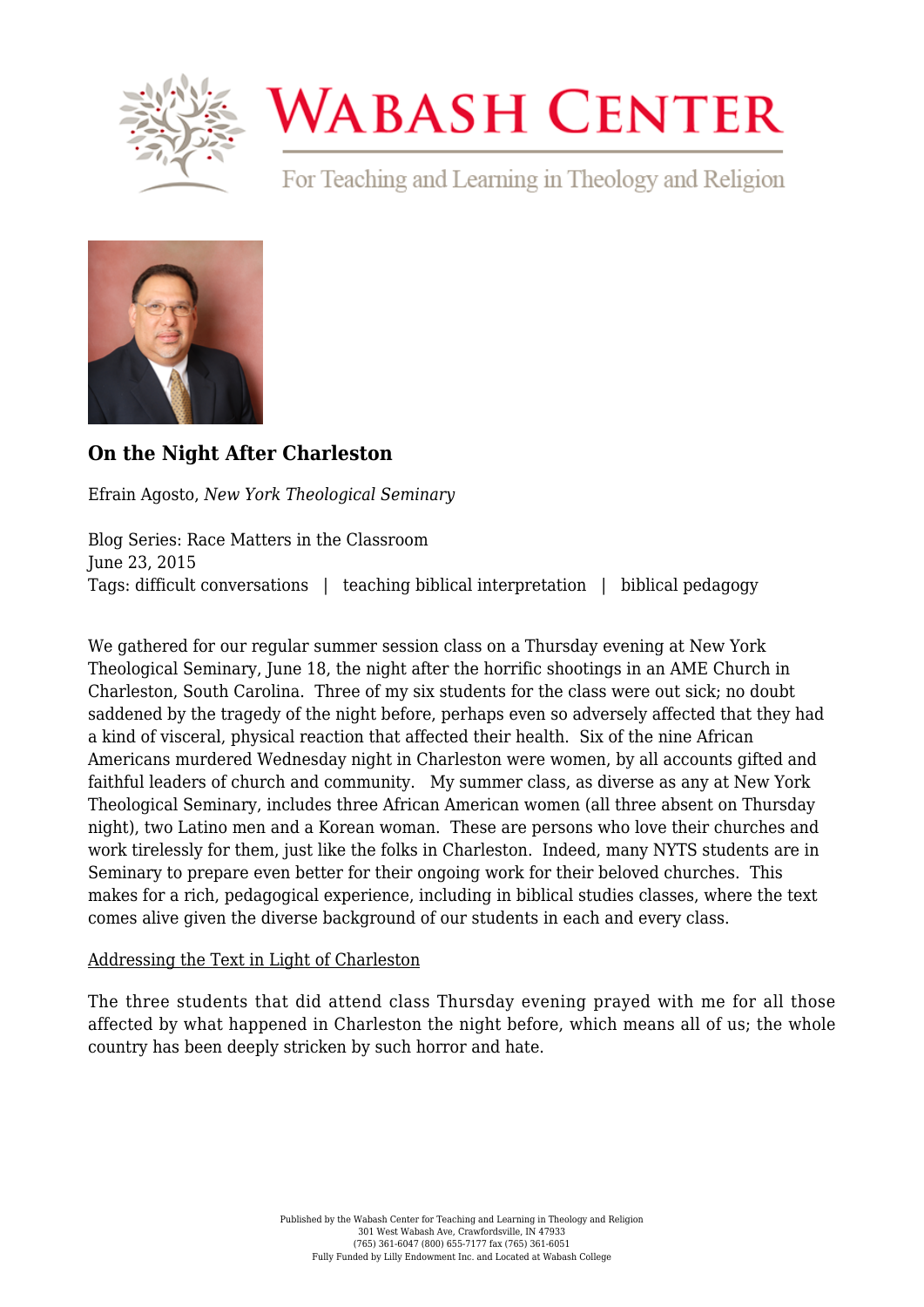Then we began discussion of the texts of study for that evening, several final passages in the New Testament Letter of James. Our course is entitled, "Studies in James and 1 Peter: The Ethics of Earliest Christianity." We have completed our second week of classes (out of three) and it took till Thursday to finish James! I had taken my time the first week of classes (we had gathered on Tuesday and Thursday evenings, and Saturday morning) to address the historical, literary and theological issues in the first two chapters of James. The previous class, on Tuesday, June 16, the students had made presentations of their own on the main message, basic structure and theological/ethical implications of various passages in James 3 and most of 4, and now it was time to finish our study.

One passage of study that Thursday night included the paragraph in which the author denounces rich merchants for their focus on making money: "Come now, you who say, 'Today or tomorrow we will go to such and such a town and spend a year there, doing business and making money'" (James 4:13 NRSV). The author goes on to challenge such unbridled economic focus for the lack of attention to God and God's will on the matter. Shouldn't they say, James insists, "If the Lord wishes, we will live and do this or that" (v.15)? Otherwise, their efforts at merely "making money" constitutes boasting and arrogance, indeed "evil" (v.16). And then, this early Christian pastor writing to his flock dispersed around the Roman Empire (James 1:1) posits this proverbial adage, applied to the economic arrogance of too many people in that Empire: "Anyone, then, who knows the right thing to do and fails to do it, commits sin" (v.17).

In the aftermath of the Charleston massacre, I was struck as I prepared for class that day, looking at this passage in James 4:13-17 closely, that from Newtown to Charleston, America has failed. My class joined me that evening in some intense moments of reflection. They agreed: We have failed to heed the call of those slaughtered children and teachers in Newtown, Connecticut's Sandy Hook Elementary School in December 2012 to pass national legislation that would help control who can buy a gun anywhere in this country. Similarly, this child of racism in Charlestown, South Carolina, just 21 years old (the troubled shooter in Newton was 19), should never have had access to a gun, and no so-called constitutional right for anyone to bear arms should stop our legislators in Washington from doing so much more than they have done. At the very least, a national registry for gun ownership, with complete mental health checks, is needed now! Otherwise, we who know "the right thing to do" are failing to do it and commit heinous sin, just like the young men of Newtown and Charleston. My students and I are sure that the economics of the matter, along with this nation's original sin of racism, hold people back, just like the ancient passage from the Letter of James invokes economic arrogance and exploitation. After all, the U.S. gun lobby, represented by the all too powerful National Rifle Association, is not really about defending "second amendment rights." They are about "big business" because the manufacturing, sale and ownership of all kinds of guns, including military style assault weapons, is big business in this country, and the "business of America is business," big business. Not taking into account the pain and anguish of Newtown and Charleston, and passing stricter gun control laws on a national level, is emblematic of our love of "doing business and making money" at all costs. Such was the dialogue that a historical study of an ancient New Testament text about the economic violence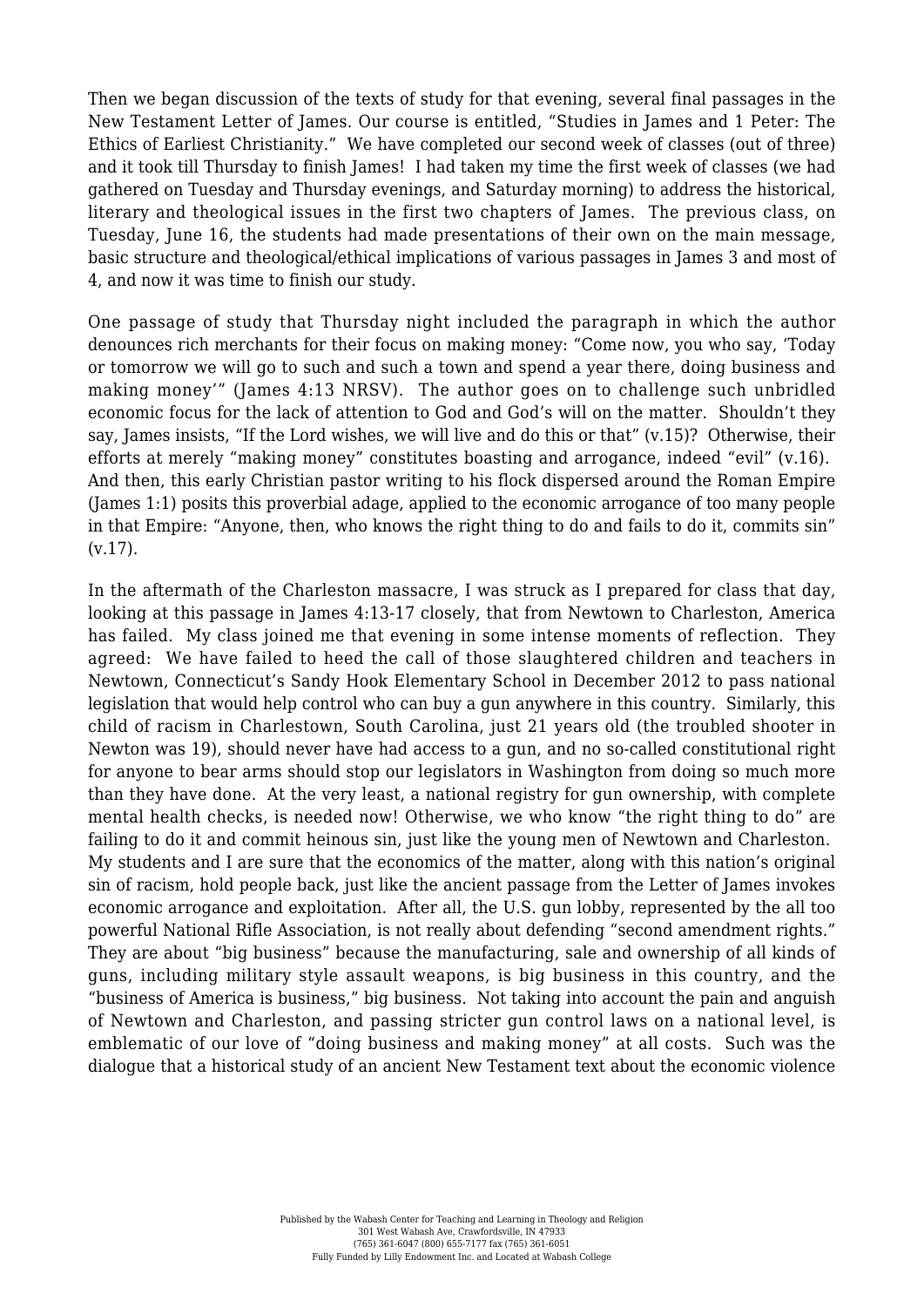of the Roman imperial era engendered on the night after a night of violence in Charleston, USA.

#### Some Good News

In the midst of such pain, there was some good news last week, which also impacted our conversation on the James text last Thursday night. Pope Francis issued an encyclical on the environment, calling on the world's governments to pay closer attention to the need for climate legislation and economic considerations to ensure the well being of the earth and the earth's people, especially the poor. I have not read the document in its entirety but these opening lines are telling: "We have come to see ourselves as her [the earth's] lords and masters, entitled to plunder her at will. The violence present in our hearts, wounded by sin, is also reflected in the symptoms of sickness evident in the soil, in the water, in the air and in all forms of life. This is why the earth herself, burdened and laid waste, is among the most abandoned and maltreated of our poor; she 'groans in travail' (Rom 8:22)." Given such "violence" and "sin," the Pope challenges global governments and economies, especially the richest countries and corporations, to consider the damage they do, especially to the poor, with unchecked economic growth at the cost of the earth's health.

Last Thursday evening, our class also studied perhaps the most well known passage in James, in which the author rails against "rich people," who need to repent of their ways, whose focus on accumulating riches belies the fact that such treasures will one day rot, rust and burn (James 5:1-3). Exploitation of the labor force on behalf of rich landowners, who "have lived on the earth in luxury and in pleasure" and who "have fattened [their] hearts in a day of slaughter" demands justice from God, writes our New Testament author (5:4-5). The murder of the earth and its peoples cannot continue (v.6). This connection between unbridled love of money and the exploitation of the earth and the poor is precisely where the Pope's encyclical stakes a claim for action on behalf of environmental policies that do justice and plan for a secure world for all. The class agreed: Just as James called us to do the thing we know to be right about some issues as racism and violence, the text also teaches us to consider the poor and the needy, including both humanity and nature. Such were the directions of our dialogue that evening, emboldened by several "texts" that converged that week: the Charleston massacre, the Pope's encyclical on the environment, and our reading of the Letter of James.

### A Biblical Pedagogy in Light of News – Good and Bad

Upon reflection about this class experience on the evening after Charleston, I was thankful that mere exegetical study of a few ancient passages of scripture led to such rich, thoughtful and impassioned engagement in a seminary classroom. The news of the week, both hopeful and horrific (not even mentioning the other startling report: the ironic and sad twist of a white woman pretending to be black in order to get ahead in her quest to do justice; we needed her skill and effort, but as the white woman that she is, not with her lies), drove us at NYTS this busy summer week to read the Bible with our newspapers, as Karl Barth famously taught us to do. Moreover, the following pedagogical lessons were also reaffirmed: